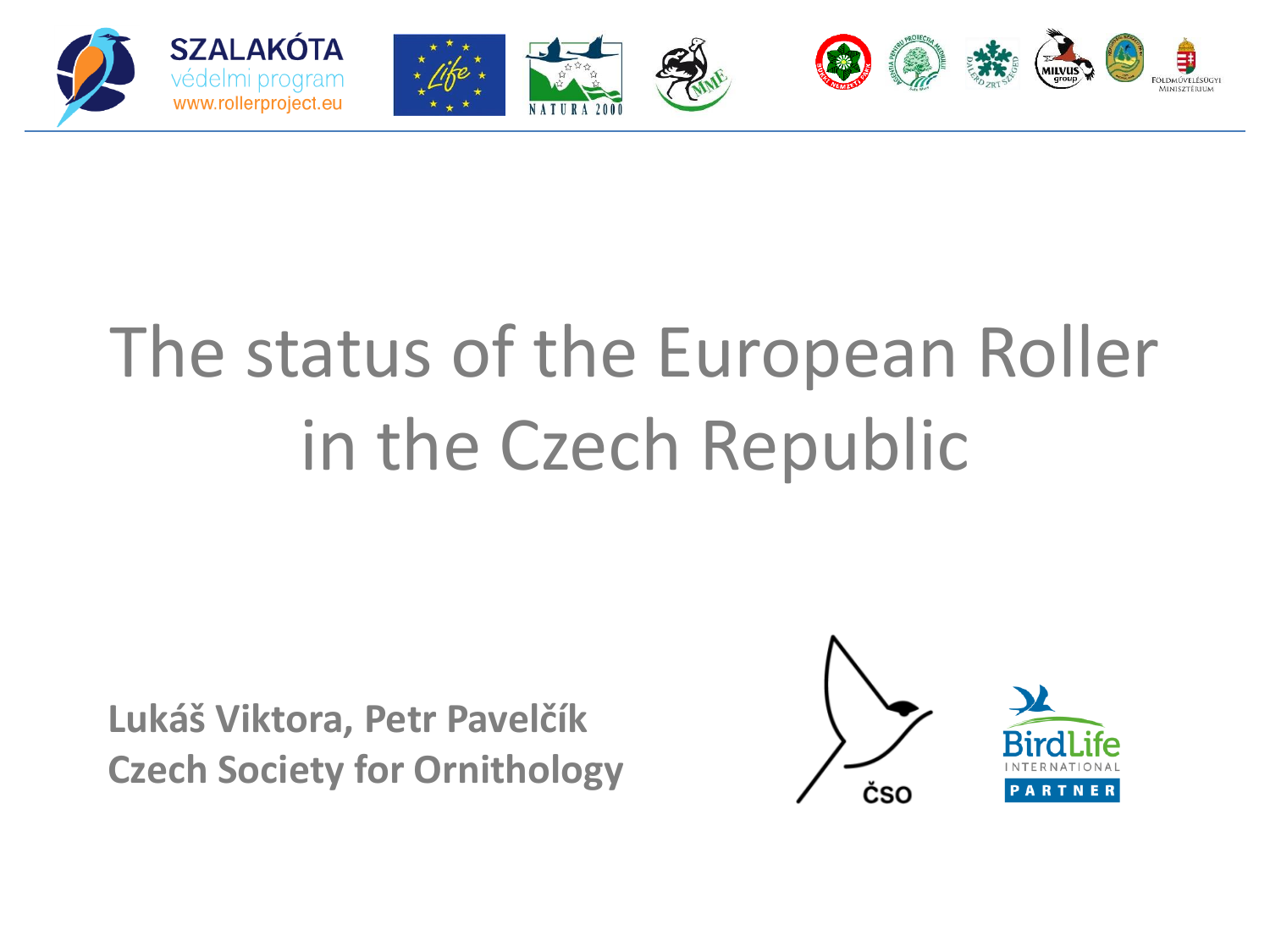

- **Last confirmed breeding 1987**, Southern Moravia, Znojmo **District**
- Probably breeding in 1991, Southern Moravia, Břeclav **District**
- Last records of single adult birds in breeding season 2014, Eastern Bohemia, Hradec Králové Region

Single bird, probably released from capture (Prague ZOO), North of Prague, 9th to 22th May, 2011

Photo: Jakub Straka, birds.cz

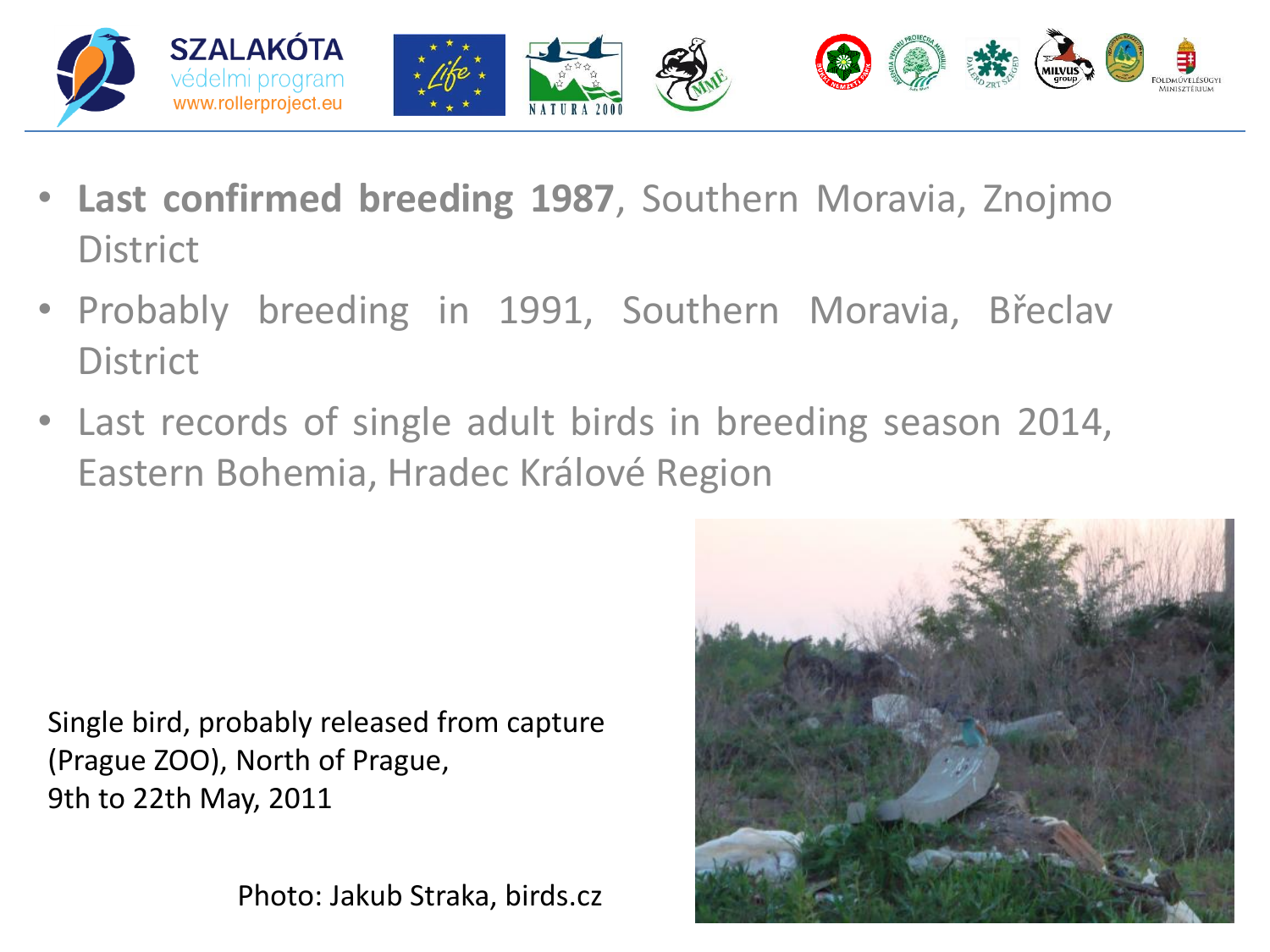

#### What are the main threats for rollers in your country?

#### **Critical**:

- Lack of suitable habitats,
- inappropriate (grass and farm)land use,
- absence of breeding population in neighbouring countries (Germany, Slovakia)
- decreasing and/or distant breeding populations in Poland, Austria and Hungary

#### **High:**

• Landscape fragmentation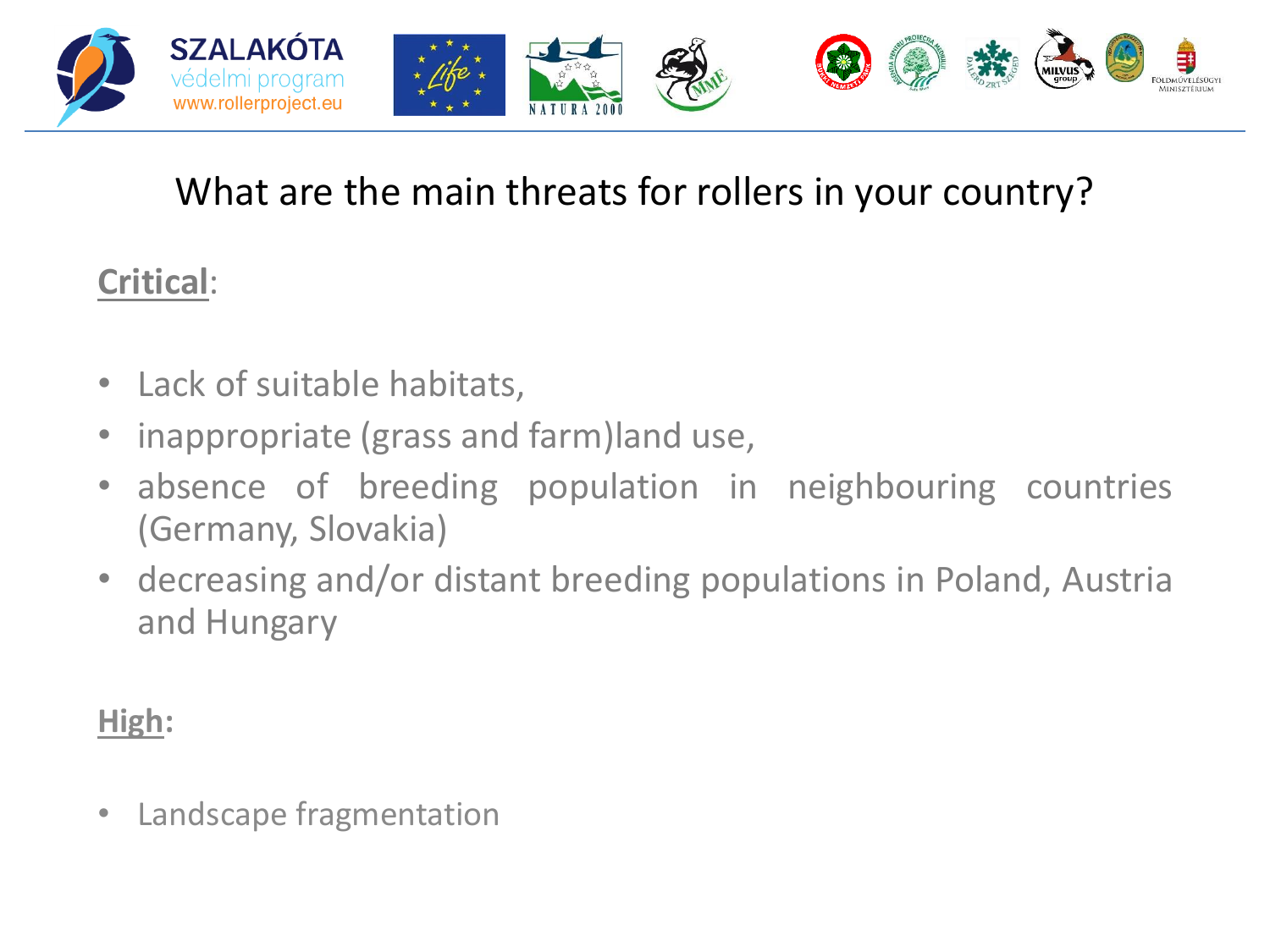

## Have there been any changes in your country regarding the policies and legislations relevant to the management of the species? What percentage of the breeding territories are protected?

- No changes, no action
- Former breeding sites has been situated in farmland, therefore only small part of suitable habitats (up to 15 %) has general protection (National Park, Landscape protected area, Nature Reserve, Nature Monument)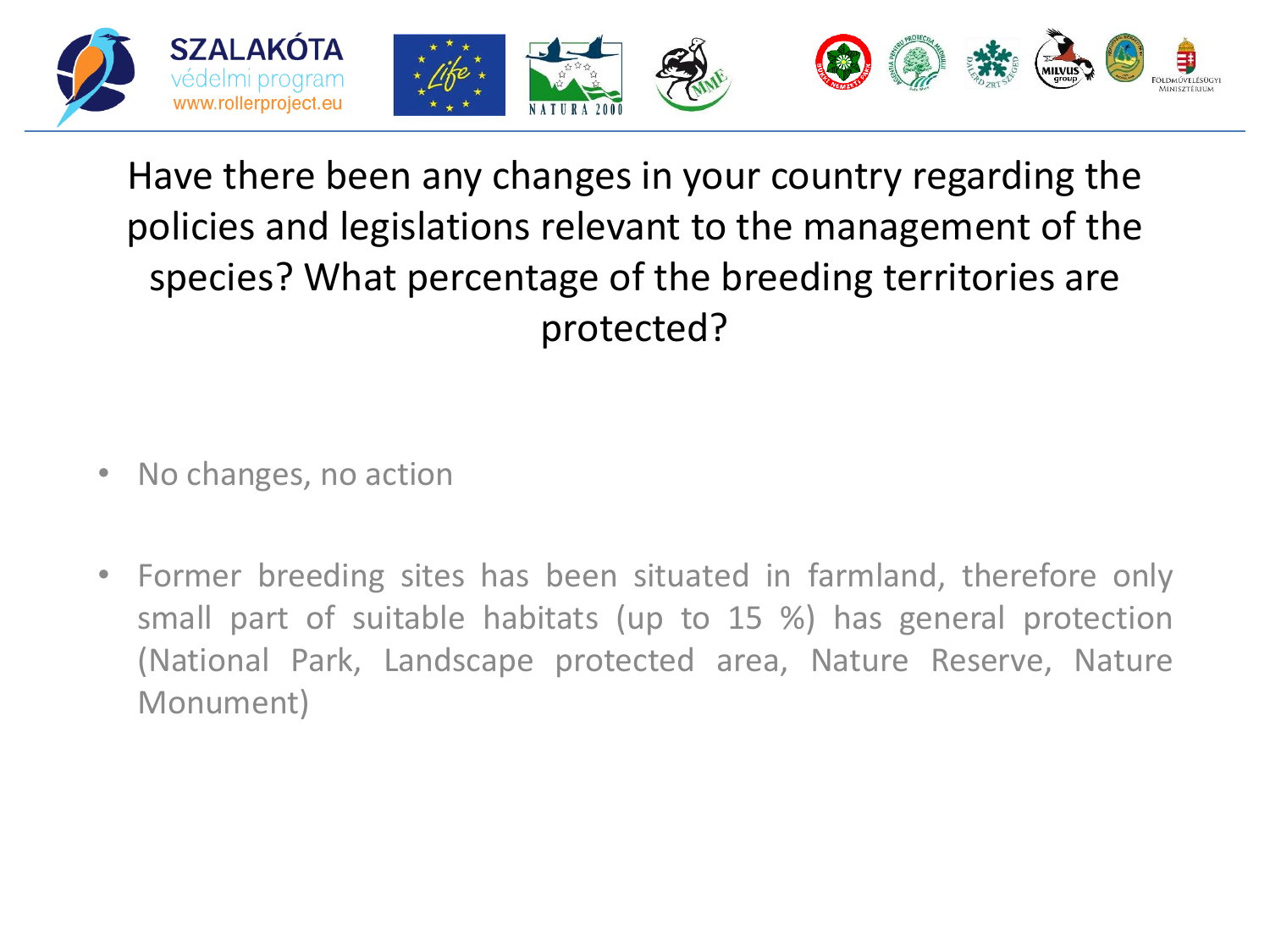

## What is the main goal in your country regarding the roller population?

- Restore and protect suitable habitats,
- use existing Agro Environmental Schemes,
- ... and wait!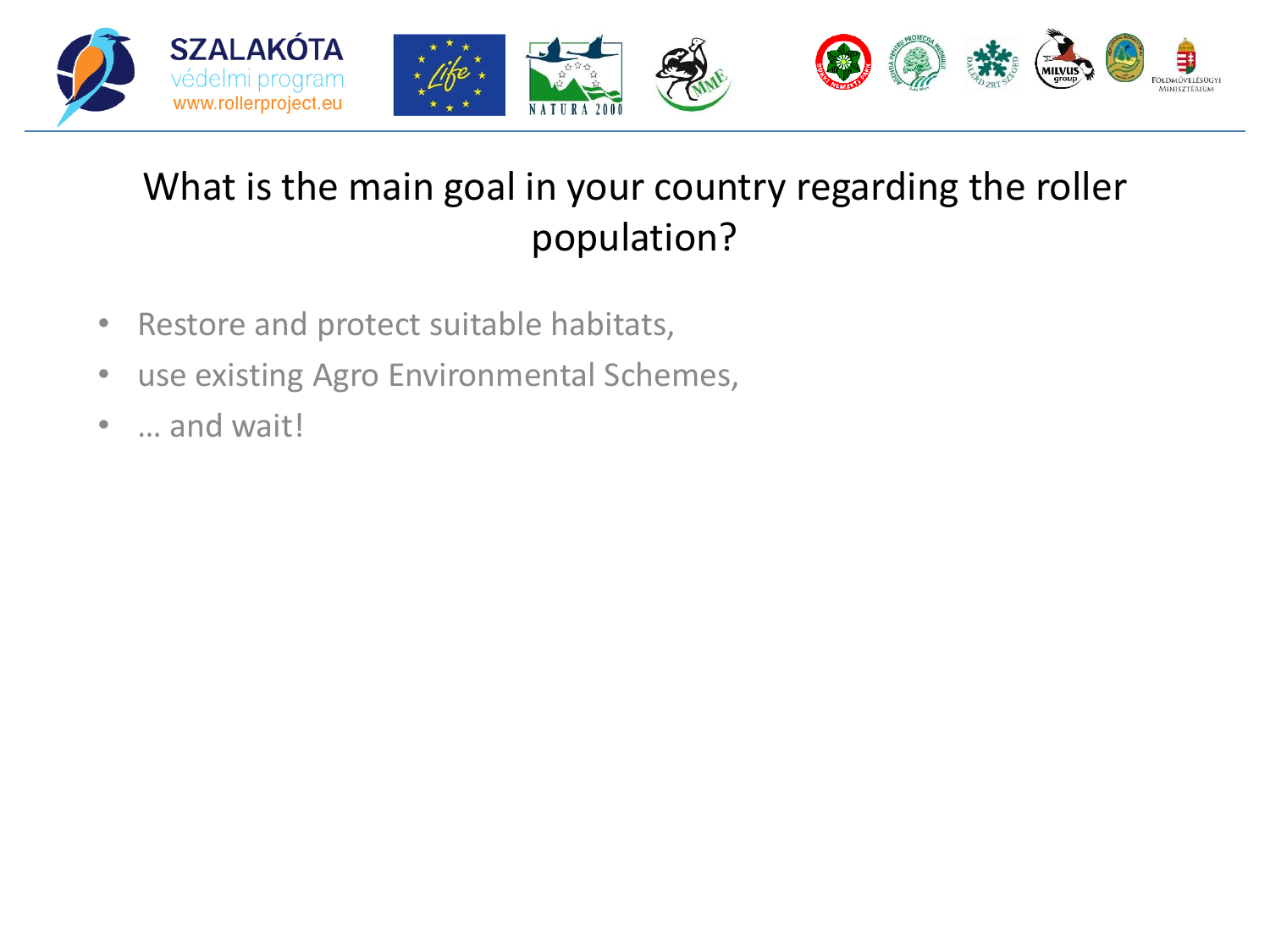

## Please list the recent conservation activities (national species action plans, monitoring programmes, habitat restorations, research programmes) that are relevant to the species within your country.

• Rural Development Fund - Agri-environment Schemes for dry and steppe grasslands and permanent grassland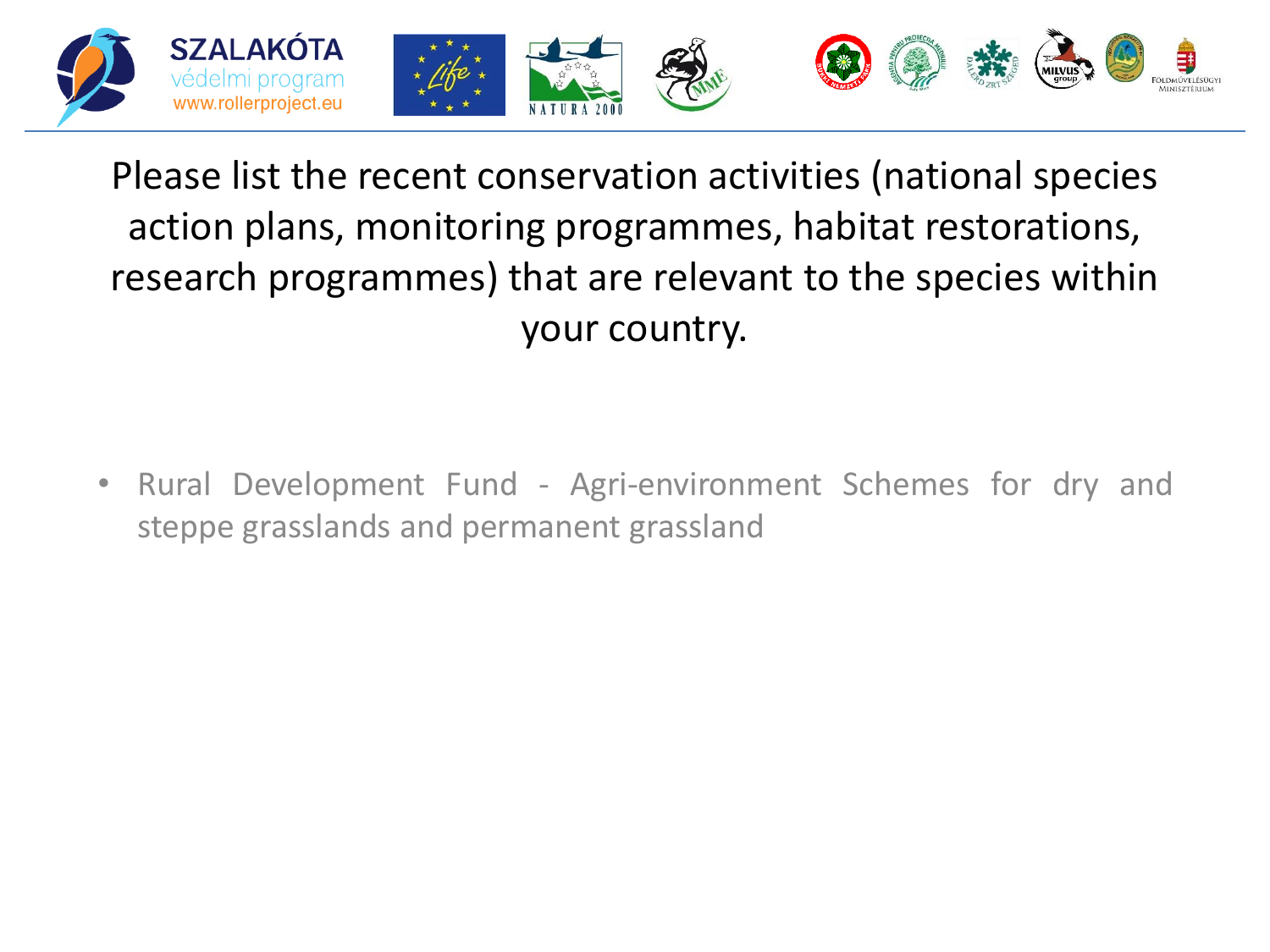

#### Please explain your monitoring methods.

• Recording of individual observations in faunistic database birds.cz

|                      |                                  |        | ČSO-Česká společnost orni $\infty$ $\leq$ vzdálený překlad z češtiny $\infty$ /<br>Birds.cz - pozorování ptáků x | ÷                                |                                                               |            |  |                                                                      |       |        |
|----------------------|----------------------------------|--------|------------------------------------------------------------------------------------------------------------------|----------------------------------|---------------------------------------------------------------|------------|--|----------------------------------------------------------------------|-------|--------|
| (i)                  | birds.cz/avif/obs_new.php        |        |                                                                                                                  |                                  | Q Search<br>C                                                 |            |  |                                                                      |       |        |
|                      |                                  |        | A Most Visited @ Navrhované weby @ Aplikace Rings & Getting Started                                              |                                  |                                                               |            |  |                                                                      |       |        |
|                      | Birds.cz<br>pozorování ptáků     |        | <b>Avif pro Android</b><br><b>STAHUJTE!</b>                                                                      |                                  | Přihlásit se<br>Zapomenuté heslo / jméno<br>Nový uživatel     |            |  |                                                                      |       |        |
| Zprávy               | Pozorování                       | Vložit |                                                                                                                  |                                  |                                                               |            |  |                                                                      |       | O webu |
|                      | Typ zobrazení: Tabulka   Galerie |        | $\mathbf{r}$                                                                                                     |                                  |                                                               |            |  | WG ODI                                                               |       |        |
| Datum-               | <b>Druh CZ   LAT</b>             |        | Počet Lokalita                                                                                                   | Pozorovatelé                     |                                                               |            |  |                                                                      | Lepsi |        |
|                      | 22.4.2015 ? mandelík hajní 1     |        | Brno, Brno (Ivanovice) [BM]                                                                                      | Slavomil Vinkler                 |                                                               | தி         |  | pohled                                                               |       |        |
|                      | 30.6.2014 mandelík hajní 1       |        | <b>Brtnice [JI]</b>                                                                                              | Ženíšek                          | Adam Sedlák, Václav Křivan, Aleš Toman, Tomáš Kněžíček, Karel | క్టిన      |  | na svet                                                              |       |        |
|                      |                                  |        | 22.4.2014 mandelík hajní 2 ad. 5862ad, Týniště nad Orlicí [RK]<br>--------------------------------------         | Miroslav Dusík                   |                                                               |            |  |                                                                      |       |        |
|                      |                                  |        | 27.5.2013 mandelík hajní 1 ad. Dolní Přím (Jehlice) [HK]                                                         | Alois Holub                      |                                                               | $\bigcirc$ |  | <b>VELKÝ OKRUH</b><br><b>ISLANDEM</b>                                |       |        |
|                      |                                  |        | 27.5.2013 mandelík hajní 1 Dolní Přím (Jehlice) [HK]                                                             |                                  | Jaroslav Vaněk, Alois Holub, Aleš Regner                      | 961        |  | 9 dnů – 8 noci<br>27/05/17 - 04/06/17<br>70-80 ptačích druhů + savci |       |        |
|                      |                                  |        | 25.5.2013 mandelík hajní 1 ad. Dolní Přím (Jehlice) [HK]<br>                                                     | Alois Holub                      |                                                               | $\Box$     |  | pro 6–10 účastníků<br>Cena: 69 900 Kč + letenka                      |       |        |
|                      |                                  |        | 25.5.2013 mandelík hajní 1 ad. Dolní Přím (Jehlice) [HK]                                                         | Vladimír Štorek                  | Jiří Zajíc, Bohuslav Pešek (nálezce ptáka), Václav Zámečník,  | $\nabla$ m |  |                                                                      |       |        |
|                      | 12.5.2013 mandelík hajní 1       |        | Tupesy [UH]                                                                                                      |                                  | Karel Šimeček, Fibingr Jan, Šimeček Jan                       | ⇔ೂ         |  |                                                                      |       |        |
|                      |                                  |        | 22.5.2011 mandelík hajní 1 ad. silnička u satelitu Nový Jenštejn, Jenštejn [PY]                                  | Jiří Sládeček, Vladka Sládečková |                                                               | $\Box$     |  | +420 777 929<br><b>EURO</b>                                          |       |        |
| 9.5.2011             | mandelík hajní 1                 |        | Radonice a Nový Jenštejn, Jenštejn [PY]                                                                          |                                  | Jakub Straka, Alena Straková, Josef Straka                    | $\sim$ 01  |  |                                                                      |       |        |
| $\Rightarrow$ Export |                                  |        | m.                                                                                                               |                                  |                                                               |            |  |                                                                      |       |        |

 $P<sub>2</sub>$ 

 $\sqrt{\frac{1}{2}}$ 

 $|oz|$ 

 $x \equiv$ 

 $\overline{\mathbf{o}}$ 

 $CS \rightarrow \bigcirc \longrightarrow \Box \longrightarrow \Box$  4)  $11:12$ <br>17.1.2017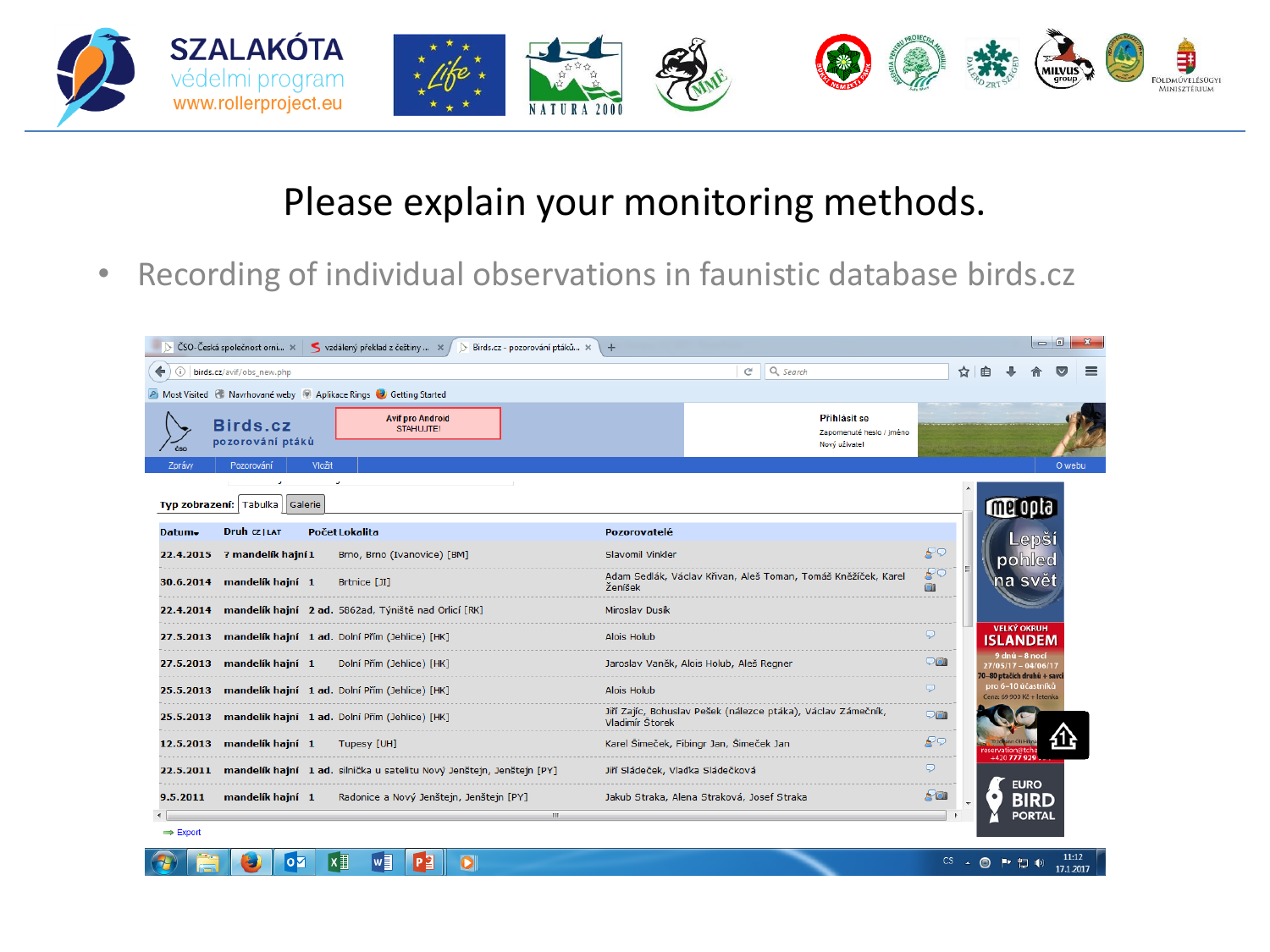

## Please list all the goals and actions from the last ISAP (2008) that are now considered complete.

You can use the tables on pages 20-26 of the 2008 ISAP as a baseline:

[http://ec.europa.eu/environment/nature/conservation/wildbirds/action\\_plans/doc](http://ec.europa.eu/environment/nature/conservation/wildbirds/action_plans/docs/coracias_garrulus_garrulus.pdf) [s/coracias\\_garrulus\\_garrulus.pdf](http://ec.europa.eu/environment/nature/conservation/wildbirds/action_plans/docs/coracias_garrulus_garrulus.pdf)

• No goals completed, the administration has no interest about European Roller protection due to species extinction in the country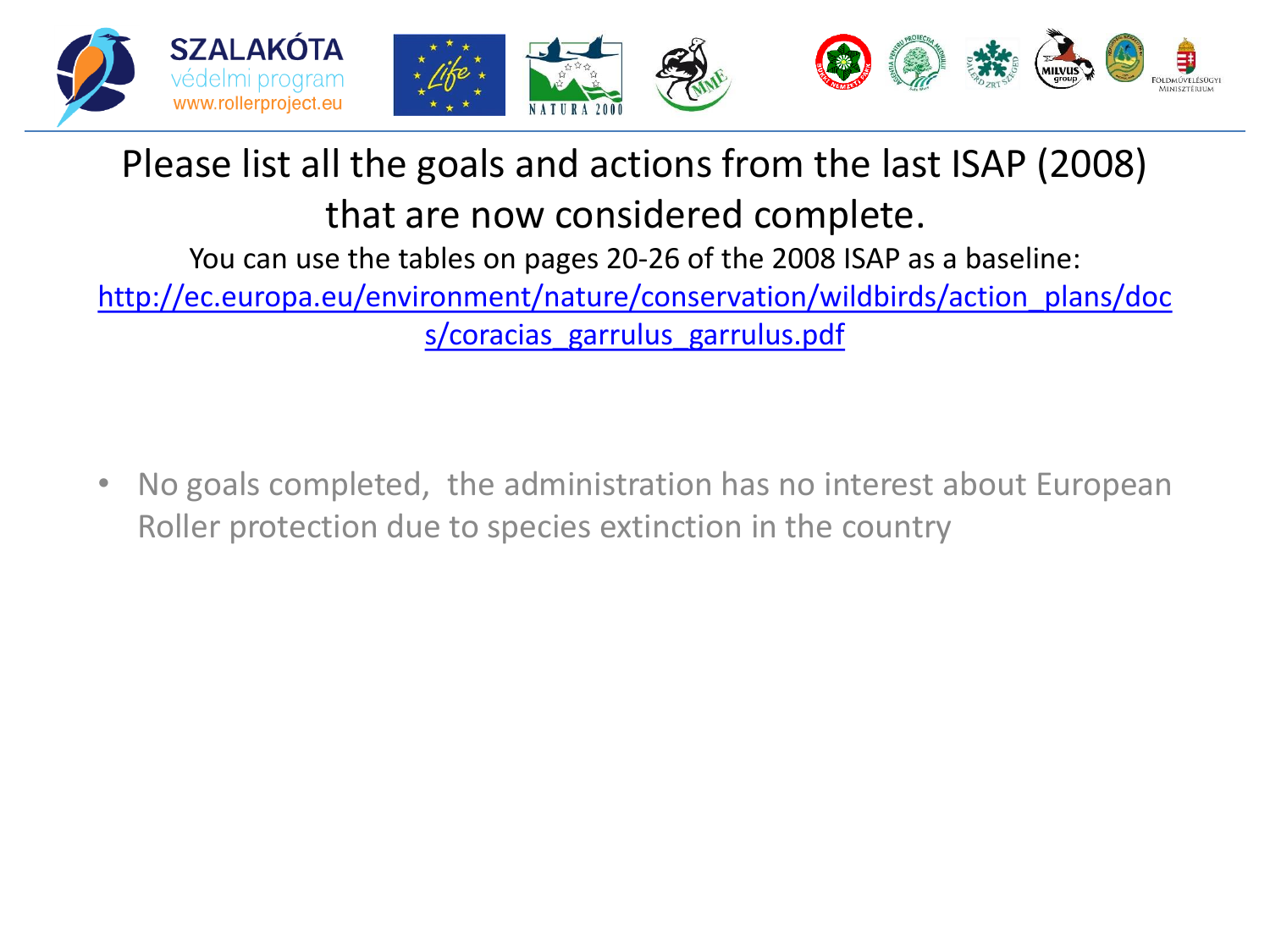

#### Please list new objectives that should be incorporated in the new ISAP.

#### **Flyways** :

- Reduce mortality during seasonal migrations (Mediterranien Area, North Africa Coast)
- strict protection of wintering sites in Sahel and central and South Africa plains – international collaboration and research.